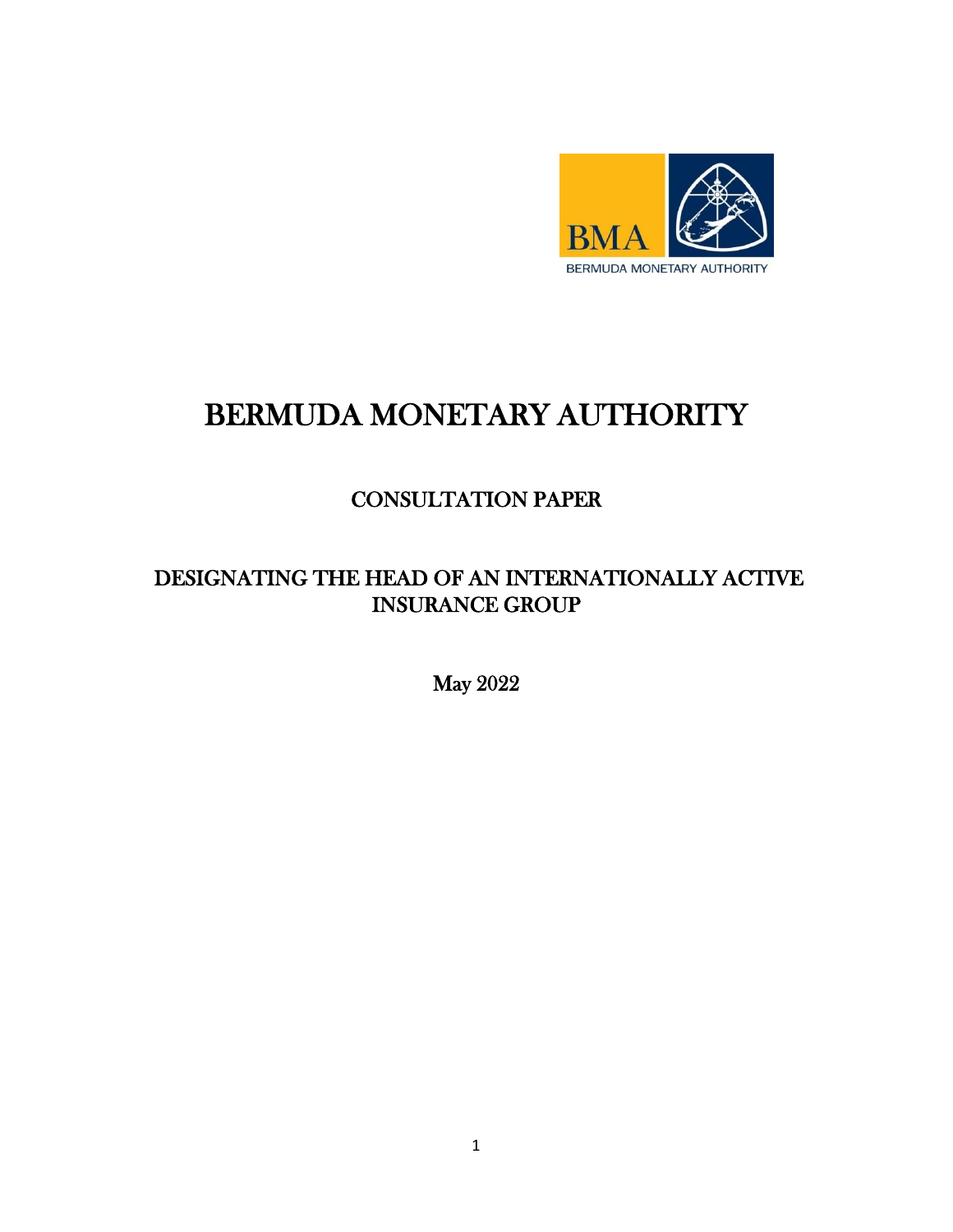### TABLE OF CONTENTS

Licensed institutions and other stakeholders are invited to submit their views on the proposals set out in this paper. Comments should be sent to the Authority and addressed to **policy@bma.bm** no later than 30 June 2022.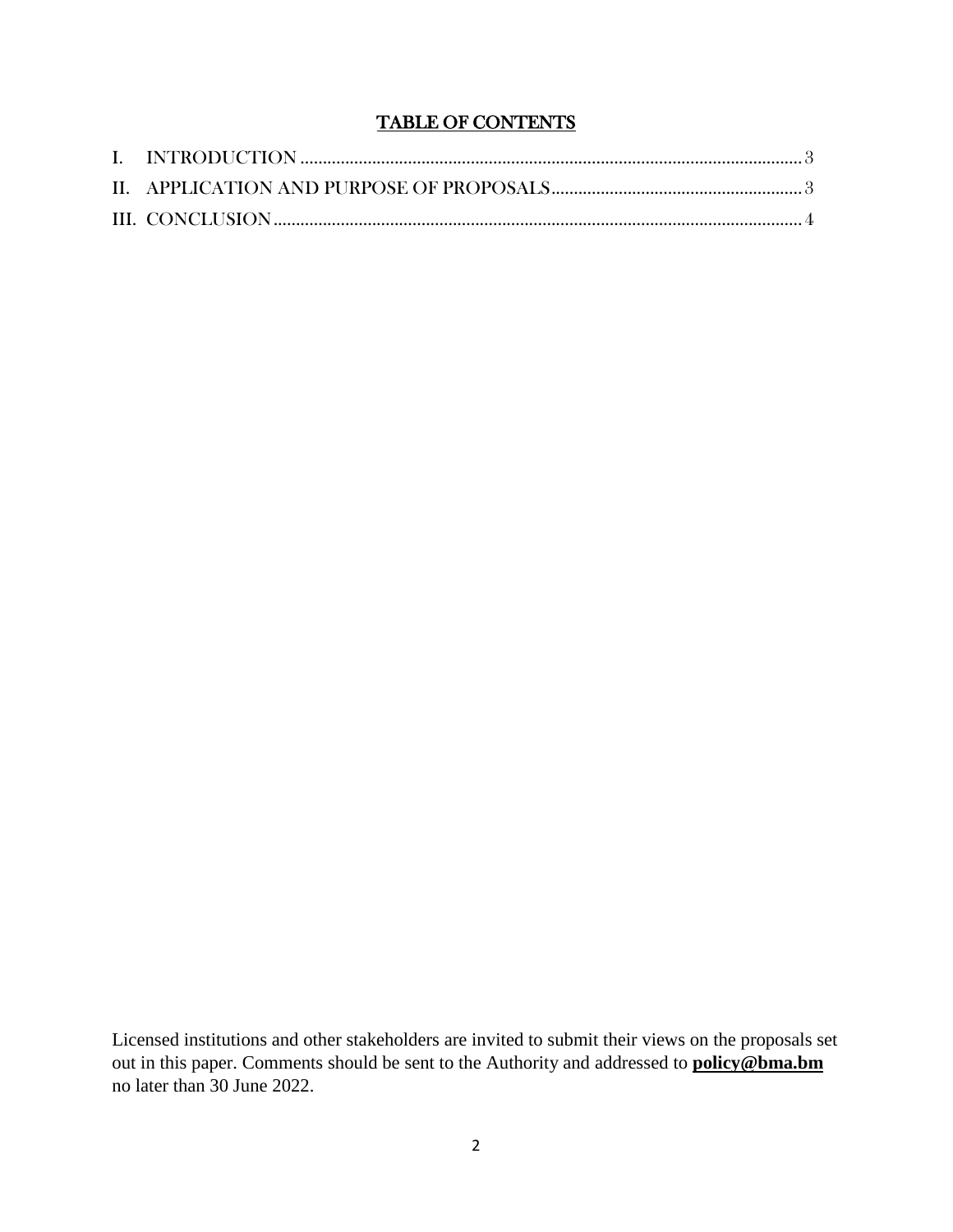#### <span id="page-2-0"></span>**I. INTRODUCTION**

- 1. The Bermuda Monetary Authority (Authority or BMA) continues to review its supervisory regime to ensure its alignment with the International Association of Insurance Supervisors (IAIS) Common Framework (ComFrame) for Internationally Active Insurance Groups (IAIGs).
- 2. In 2020, the Authority published a Consultation Paper (CP) that introduced the concept of IAIGs. The CP proposed amendments to the Insurance Act 1978 (Insurance Act or Act) to provide criteria to identify the IAIG and empower the Authority to designate a group as an IAIG and prescribe rules for IAIGs.
- 3. Although not currently the group supervisor of any IAIG, the Authority intends to integrate the ComFrame requirements for IAIGs into Bermuda's supervisory framework to allow the Authority to take on such a role in the future.
- 4. As such, the Authority proposes to amend the Insurance Act to outline the process which may be used in determining which entity within the IAIG will be designated as the head of the IAIG for group supervision purposes. It is proposed that the entity chosen will allow the Authority to exercise its supervisory powers over the IAIG most effectively. This may result in a group holding company rather than an insurance legal entity being designated as the head of the IAIG.
- 5. The draft amendments to the Act are outlined in this paper, and the Authority invites stakeholders to provide comments on these proposals.

#### <span id="page-2-1"></span>**II. APPLICATION AND PURPOSE OF PROPOSALS**

- 6. The Authority proposes to amend the Insurance Act to define "Head of the IAIG" and set out the considerations that the Authority will utilise to determine which entity within the insurance group should be designated for the purpose of group-wide supervision.
- 7. Under "Section 27A Interpretation", the Authority proposes to insert the following definition in the correct alphabetical order:

*"Head of the IAIG" means a member of an insurance group that has been designated by the Authority to be the head of the IAIG in accordance with section 27I.* 

8. In line with the provisions set out under ComFrame section 23.1, the Authority proposes to insert a new section 27I, which empowers the Authority to determine which entity within the IAIG should be designated as the Head of the IAIG:

*Section 27I Designation of the Head of the IAIG*